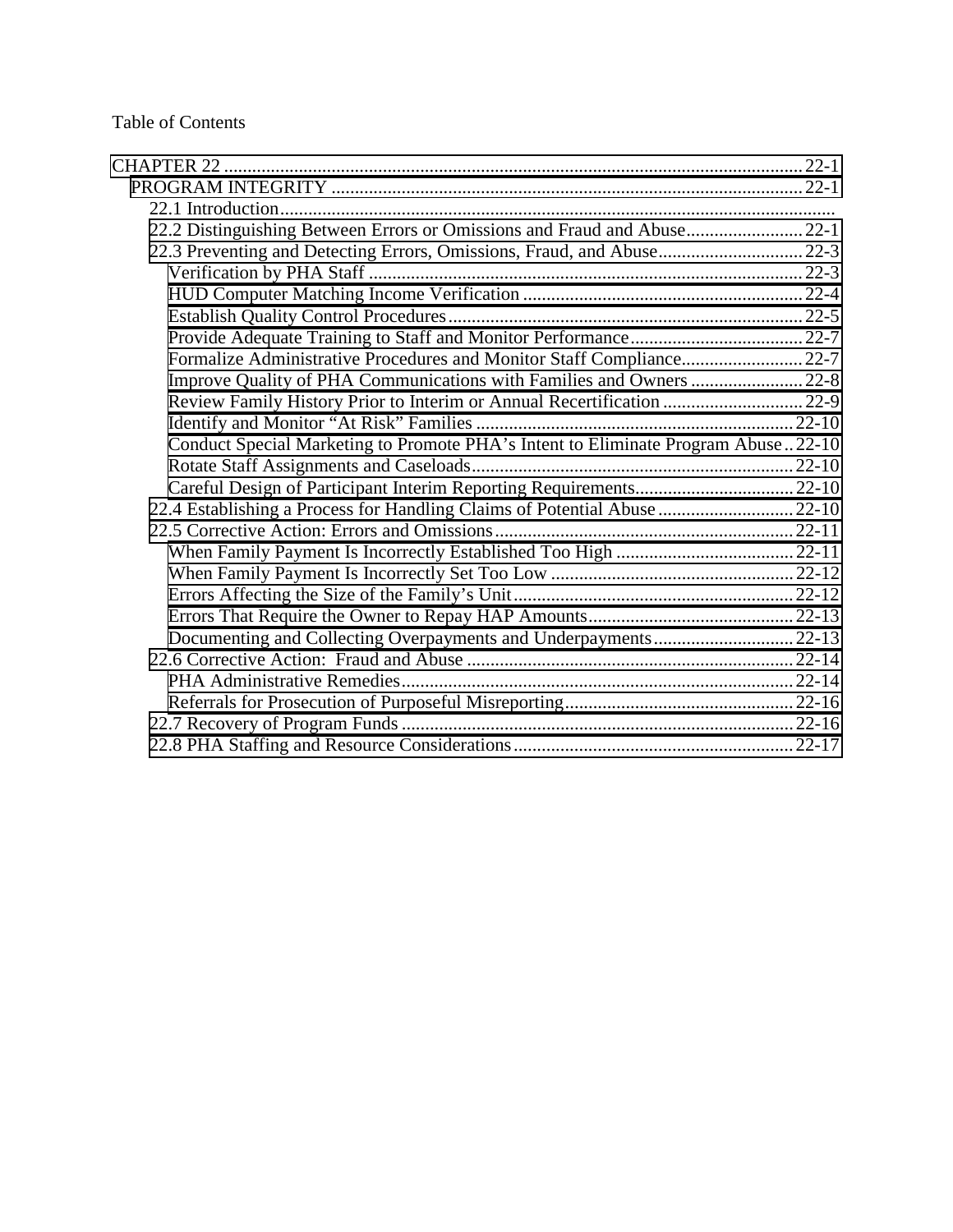# **CHAPTER 22 PROGRAM INTEGRITY**

#### <span id="page-1-0"></span>**22.1 CHAPTER OVERVIEW**

PHAs maintain their credibility with applicant and participant families, owners, HUD, and the larger community by enforcing program requirements. When families, owners, or PHA employees fail to adhere to program requirements, the PHA must take appropriate action. The action that is appropriate depends on the particular case of circumstances.

PHAs should address program errors, omissions, fraud, or abuse through both *prevention* and *detection*. Preventive measures are the most effective way to deter widespread program irregularities. This chapter first discusses the important differences between program errors and omissions and fraud and abuse. It also identifies various ways PHAs can prevent and detect errors and abuses, and discusses corrective action methods.

#### **22.2 DISTINGUISHING BETWEEN ERRORS OR OMISSIONS AND FRAUD AND ABUSE**

This chapter uses the terms "error" and "omission" to identify situations in which a family or owner does not comply with program requirements or staff members incorrectly apply program rules. An error or omission may be intentional or unintentional. Some will affect family payment and subsidy amounts; others will not. It is important that PHAs carefully analyze the unique circumstances of the case to determine how to best handle the situation. Errors or omissions that affect the family's payment, subsidy amount or the regular flow of housing assistance payments should be a high priority.

"Fraud" and "abuse" mean a single act or pattern of actions made with the intent to deceive or mislead, constituting a false statement, omission, or concealment of a substantive fact. Fraud and abuse result in the payment of housing choice voucher program funds in violation of program requirements. It often occurs when families or owners intentionally fail to report required information or report incorrect information to obtain benefits to which they are not entitled. Fraud is a legal term that involves taking legal action to pursue a remedy of the situation, such as terminating program assistance.

It is important that PHA staff recognize the differences between unintentional and intentional misreporting. Particularly in cases of intentional misreporting, PHA staff must be able to evaluate the special circumstances and seriousness of the case to determine whether it is a case of fraud. PHAs must also establish policies and procedures for fair and consistent treatment of cases of intentional misreporting, abuse, and fraud. A policy that clearly defines circumstances under which a family or owner would be terminated from the program, but also allows the PHA to consider mitigating circumstances before terminating, is best.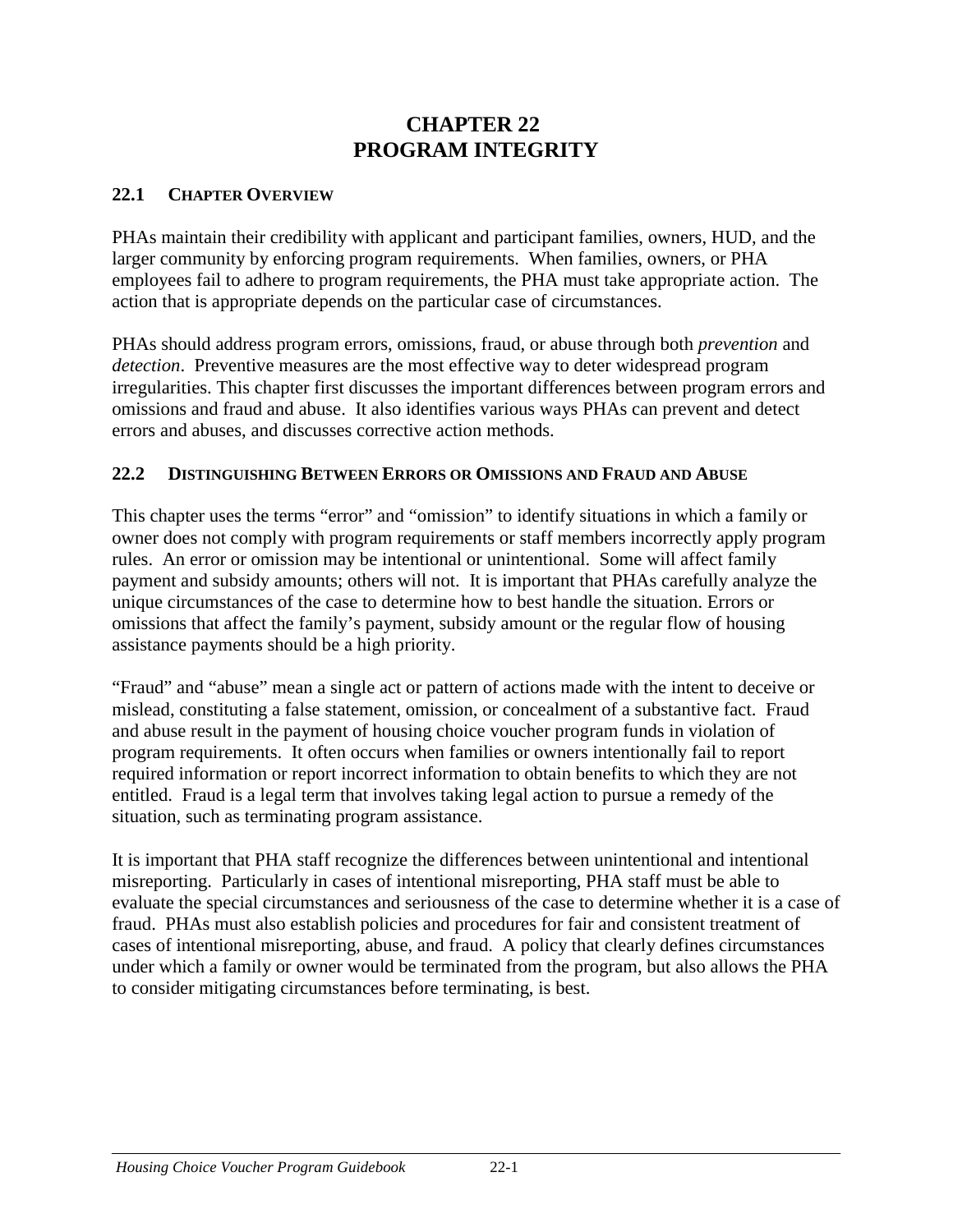| <b>Errors/Omissions</b> |                                                                                                                                                            |                        | <b>Fraud/Abuse</b>                                                                                                                                                                           |  |  |
|-------------------------|------------------------------------------------------------------------------------------------------------------------------------------------------------|------------------------|----------------------------------------------------------------------------------------------------------------------------------------------------------------------------------------------|--|--|
|                         | By the Family                                                                                                                                              |                        |                                                                                                                                                                                              |  |  |
| $\bullet$               | Failure to report required information due to<br>lack of understanding, such as omitting a<br>particular asset or failing to report a source of<br>income. | $\bullet$<br>$\bullet$ | Intentionally misrepresenting income, assets,<br>and allowances.<br>Intentionally misrepresenting family                                                                                     |  |  |
| $\bullet$               | Incorrect reporting, such as reporting the<br>income source but incorrectly stating the<br>amount of income.                                               |                        | composition.<br>Initiating and participating in bribes or other<br>illegal activities.                                                                                                       |  |  |
| $\bullet$               | Failure to report changes as required, such as<br>failure to notify the PHA of a change in family<br>composition or income.                                |                        |                                                                                                                                                                                              |  |  |
|                         | By the Owner                                                                                                                                               |                        |                                                                                                                                                                                              |  |  |
| $\bullet$               | Collecting housing assistance payments for an<br>unoccupied unit, when the owner is not aware<br>that the assisted family has vacated.                     |                        | Collecting extra or "side" payments in excess<br>of the family share of rent or requiring the<br>family to perform extraordinary services in lieu<br>of payments.                            |  |  |
| $\bullet$               | Errors in specifying responsibilities for utility<br>payments.                                                                                             | $\bullet$              | Charging families for utilities that are the<br>owner's responsibility.                                                                                                                      |  |  |
|                         |                                                                                                                                                            | $\bullet$              | Collecting housing assistance payments for<br>units not occupied by program participants.                                                                                                    |  |  |
|                         |                                                                                                                                                            |                        | Bribing PHA employees to certify a<br>substandard unit as passing HQS.                                                                                                                       |  |  |
|                         |                                                                                                                                                            |                        | Other HQS violations involving<br>misrepresentation and deceit.                                                                                                                              |  |  |
| By the PHA              |                                                                                                                                                            |                        |                                                                                                                                                                                              |  |  |
| $\bullet$               | Unintentionally miscalculating subsidy/rent.                                                                                                               | $\bullet$              | Willful passing of units not meeting HQS<br>and/or local standards.                                                                                                                          |  |  |
| $\bullet$<br>$\bullet$  | Unintentionally determining eligible families as<br>ineligible and vice versa.<br>Unintentionally approving rents that are not<br>reasonable.              | $\bullet$              | Accepting kickbacks from owners, managers,<br>or families to permit participation or to allow<br>rents in excess of the rent reasonableness<br>limitation.                                   |  |  |
| $\bullet$               | Misinterpreting documentation or information<br>provided by a third party.                                                                                 | $\bullet$              | Intentionally calculating total tenant payment or<br>housing assistance payments incorrectly.                                                                                                |  |  |
| $\bullet$               | Forgetting to inform the participant of a<br>reporting requirement or to collect all required<br>information during an interview.                          | $\bullet$              | Intentionally making incorrect determinations<br>of family eligibility, including certifying as<br>eligible otherwise ineligible applicants,<br>coaching applicants to falsify documents, or |  |  |
| $\bullet$               | Unknowingly failing to apply program rules<br>and procedures properly.                                                                                     |                        | changing an applicant's position on the waiting<br>list.                                                                                                                                     |  |  |
|                         | Late processing.                                                                                                                                           |                        |                                                                                                                                                                                              |  |  |

## ERRORS AND OMISSIONS VS. FRAUD AND ABUSE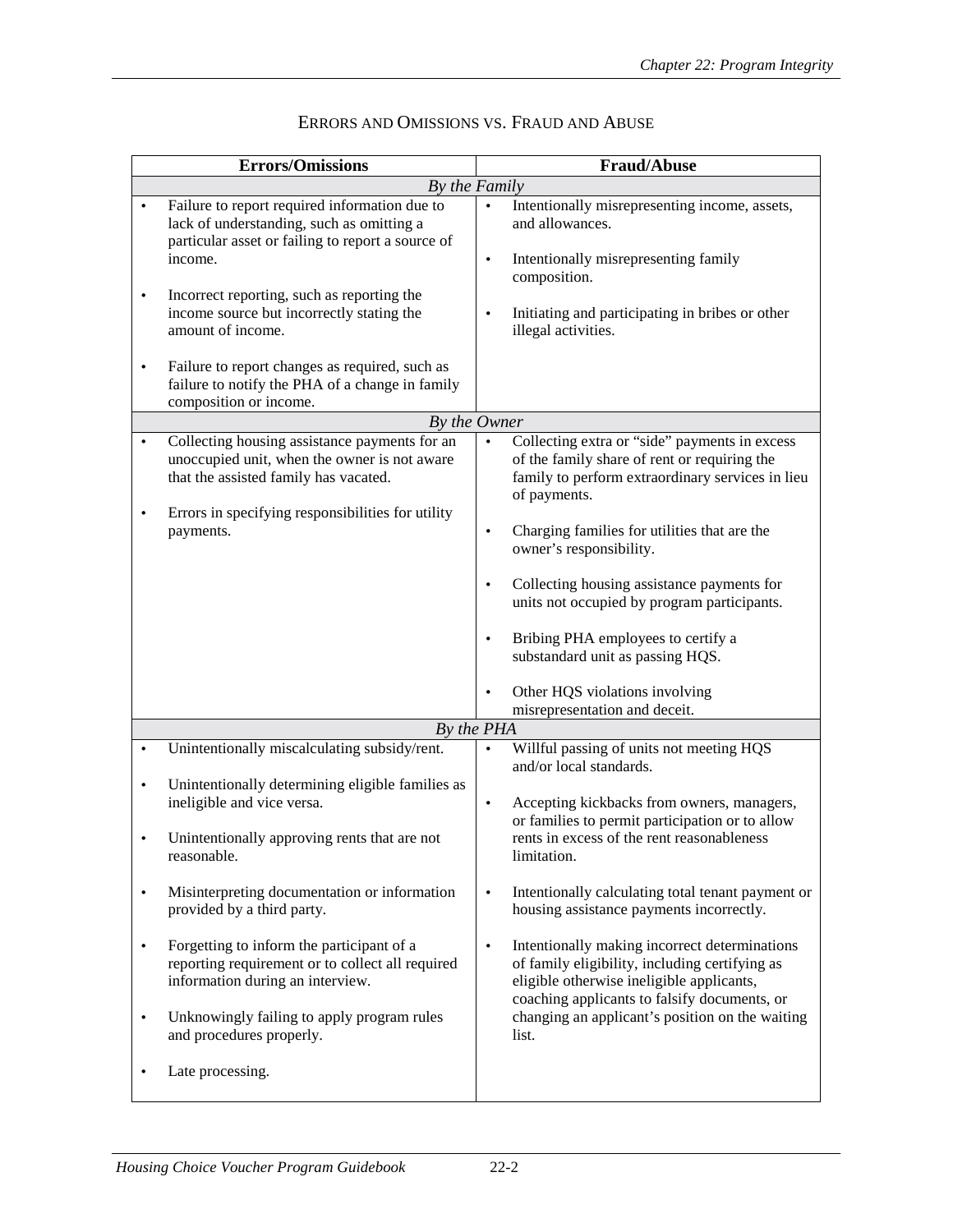## <span id="page-3-0"></span>**22.3 PREVENTING AND DETECTING ERRORS, OMISSIONS, FRAUD, AND ABUSE**

PHAs are ultimately responsible for ensuring that the right people receive the right amount of subsidy, and they must maintain a high degree of accuracy in administering the housing choice voucher program. Nonetheless, errors, omissions, fraud, and abuse will occur, and PHAs must have preventive measures in place so that any irregularity can be quickly detected and resolved as efficiently, professionally, and fairly as possible. Because preventive measures are the most effective way to deter widespread program irregularities, they should be an integral part of daily operations.

When determining which techniques to use to prevent and/or detect errors, PHAs should take into account the cost-effectiveness of the approach, specifically, whether the cost to implement the prevention/detection technique will be offset by the savings to be realized. "Savings" might include actual dollar amounts recovered (either for the PHA or on behalf of the family or owner), an estimate of erroneous payments saved, or any benefits realized in program efficiency, effectiveness, and integrity. A second consideration is whether the technique allows for the identification of errors before or after the PHA makes housing assistance payments to the owner. Errors in favor of the family or owner that go undetected present an added hardship for families and owners who may have limited means to make repayments. They also translate into increased collection costs and losses for the PHA. Detecting an error, omission, fraud or abuse later in the process is always more costly.

Eleven techniques or approaches to preventing and detecting errors, omissions, fraud, and abuse are discussed below.

# **Verification by PHA Staff**

PHAs must independently verify all factors affecting a family's eligibility and payment including:

- Preference status:
- Citizenship status (special verification requirements);
- Annual income;
- Value of assets:
- Expenses related to allowances; and
- Other factors that affect the determination of adjusted income, such as full-time student status.

Three methods of verification are acceptable if the file is properly documented. The most acceptable form, which should always be pursued to the utmost extent, is third party verification from a reliable source. Third party verification should be either written or oral. Written verification should not be hand carried by the family. If several attempts have been made and third party verification is not possible, the PHA may rely on review of documents but must document the file to record why third party verification has not been obtained. When reviewing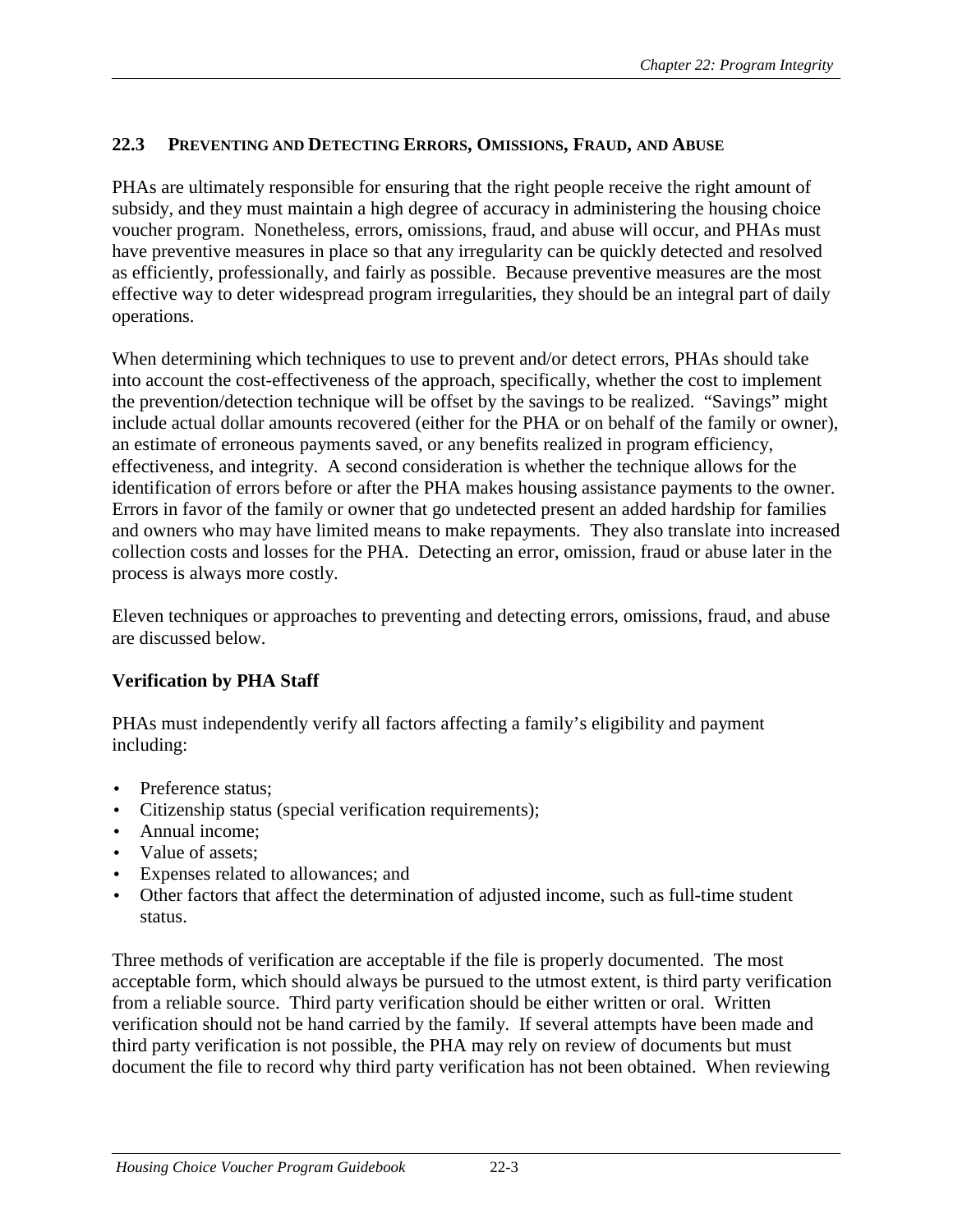<span id="page-4-0"></span>documents is not possible, the PHA may require that the family sign a certification or notarized statement. For more information regarding verification requirements, see Chapter 5.

## **HUD Computer Matching Income Verification**

Through its computer matching verification program, HUD uses Federal tax return data received from the Social Security Administration and the Internal Revenue Service (IRS) to identify potential income discrepancies (i.e. income that housing choice voucher families did not report as required when applying for initial or continued rental assistance.) The program also involves initiating administrative or legal actions to resolve income discrepancies and recapture any excess rental assistance assisted families may have received. HUD's Real Estate Assessment Center is responsible for HUD's computer matching program.

HUD is implementing its computer-matching program nationwide in an effort to detect and deter program abuses so that resources may be used to serve the most needy families. Implementation is as follows:

- HUD identifies potential income discrepancies by comparing the income reported by families and submitted by the PHA to HUD through MTCS with Federal tax data provided by the IRS and the Social Security Administration;
- If HUD identifies a potentially significant income discrepancy, HUD generates and sends a letter to the family describing the potential discrepancy. The letter requires the participant to disclose the income data shown in the letter to the PHA;
- HUD forwards the PHA a list of all families who received a letter;
- When the family discloses its income data, the PHA initiates a thorough review and takes necessary action to resolve the discrepancies; and
- HUD tracks PHA efforts to resolve the potential discrepancies.

PHAs should make a prudent effort to obtain full repayment of excess rental assistance through repayment agreements.

HUD's authority to use Federal tax return data from the Internal Revenue Service (IRS) is limited by statute to disclosure of any discrepancies to the assisted family only. HUD can only provide the PHA with a list of housing choice voucher participants to whom it has sent an income discrepancy letter but cannot disclose the Federal tax return data to the PHA. Households that receive such a letter must "promptly disclose" the letter or other notice from HUD to the PHA. No specific timeframe is specified, but HUD suggests that the family be given 30 days from the date of receipt to respond.

HUD's income matching provisions apply only to families that currently receive housing choice voucher assistance. If they have the resources to do so PHAs may, but are not required to, pursue abuses by former program participants.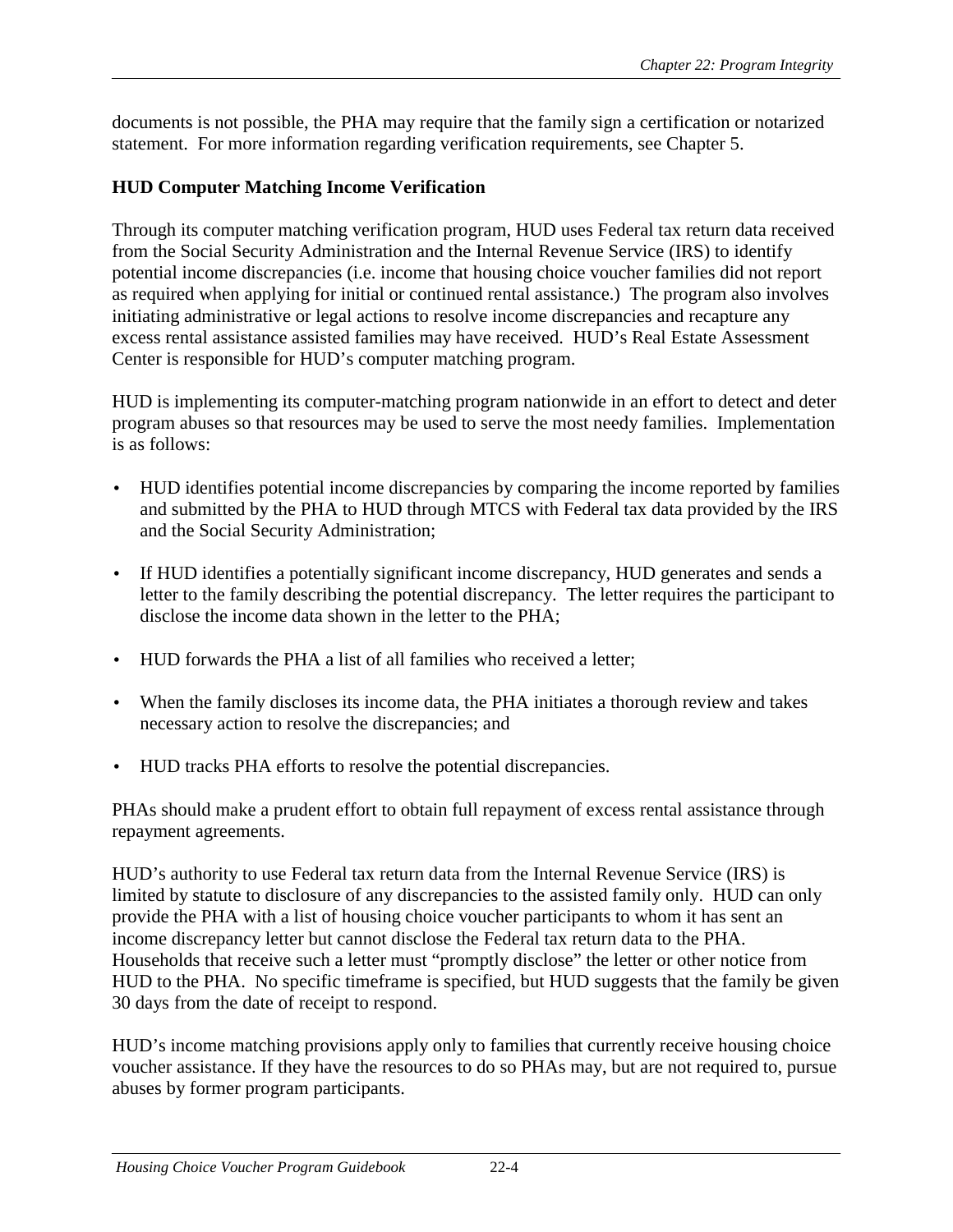#### POSITIVE OR FALSE POSITIVE?

<span id="page-5-0"></span>It is likely that some discrepancies that HUD's Computer Matching Program identifies will not involve any intentional wrongdoing on the family's part. For example, the discrepancy may be the result of an error on the PHA's part, or the differences in income reported might be the result of the application of earned income disregards. PHA staff must be informed of the range of circumstances that might generate a false positive. Staff should also be trained to respond sensitively to families who find themselves in a situation where they have received a letter but have not done anything wrong.

#### **Establish Quality Control Procedures**

#### *Elements of a Good Quality Control System*

A good quality control system will ensure that staff's daily decisions about tenant eligibility, tenant rent, rent reasonableness, housing assistance payments, and housing quality conform to program requirements and are based on accurate information. A good quality control system is implemented regularly. Depending upon the size of the program, general program performance, and staff capabilities and experience, quality control may occur quarterly, monthly or on a more frequent basis.

Information obtained during quality control reviews should not only help identify individual errors or omissions, but it should also be collected on an aggregate basis so that the PHA can determine error rates by category and the extent and causes of errors. This level of detail allows the PHA to initiate actions necessary to prevent the recurrence of problems identified.

A good quality control system also contains procedures for taking corrective action on errors or omissions identified. For example, the staff member responsible for making the error should always be responsible for correcting the error. Staff should be provided with deadlines for correcting the errors and corrections should be reviewed for accuracy and thoroughness.

When overall error rates exceed the acceptable level, management must determine the cause of the errors and identify whether changes in operating policies and procedures need to be made to resolve the problem.

#### ESTABLISHING A QUALITY CONTROL SYSTEM PHA CONSIDERATIONS

- 1. Who will be responsible for implementing and operating the system?
- 2. What information should be collected and reviewed?
- 3. With what frequency will the reviews occur?
- 4. What should be done with the information?
- 5. What action should be taken to correct deficiencies?
- 6. What preventive actions can help avoid problems in the future?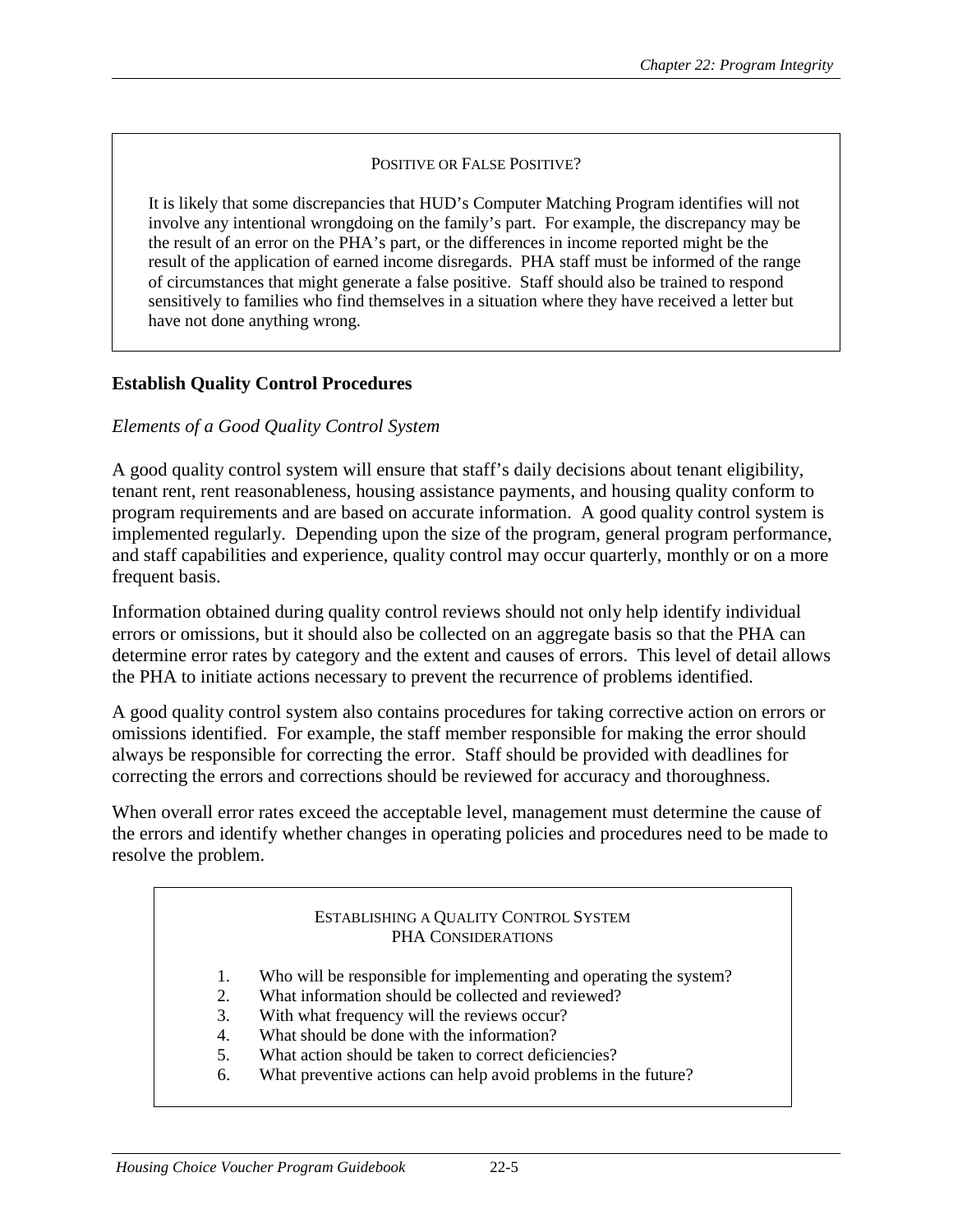## *Quality Control Procedures*

Quality control may take many different forms. Quality control may be in the form of routine checks, including manual and automated, that are typically built into a PHA's program management system. For example, some PHAs require that a supervisor review all new admissions and recertification transactions prior to final data entry into the PHA's computer system. Other PHAs only review the work of new employees. Quality control also occurs when managers generate and analyze standardized reports that enable them to check for internal consistency, completeness of processing, and accuracy of calculations. Another form of quality control is a thorough review of a sample of files representing different transaction types. This review occurs after staff members finish processing the file (e.g. after completion of a recertification.)

Regardless of the approach taken, quality control should include a review of the following functional areas to detect and prevent recurring errors, omissions, fraud or abuse:

- Admissions and occupancy functions: The objective of the review is to determine that the file is complete; meaning that all information, particularly income, assets, and allowances, have been properly verified; unit size is appropriate; and the subsidy, rent, and utility allowance/reimbursement calculations are correct. The review should determine if the information in the file is consistent with the family information reported in MTCS. If any of the file entries are incomplete, unverifiable, or incorrect, the quality control supervisor should record the specific error, preferably by using a standard file review form. The standardized forms can then be compiled and tabulated to summarize the results of all tenant file reviews.
- Rent reasonableness function: The objective of the review is to determine whether the rent approved by the PHA was determined to be reasonable in accordance with HUD regulations and PHA rent reasonableness procedures. This review protects against owners receiving more rent than they would if they rented their units in the private rental market. The reviewer should determine that each file documents that all steps in the rent reasonableness procedure have been completed and that the data provided supports the conclusions drawn.
- Housing Assistance Payments processing function: The objective of this review is to first determine whether the housing assistance payment to the owner is correct, based on the payment standard and family contribution. Second, this review ensures that the payment being made to the owner matches the amount shown on the PHA's HAP register. Third, it also confirms that any change in rent resulting from a recertification or interim change is properly reflected in the HAP to owner. Fourth, it protects against payments being made on a HAP contract that has been terminated. Finally, this review protects against payments for a unit that has failed HQS and where the owner has yet to correct the deficiency.
- Inspection function: The objective of this review is to examine the quality of the original PHA inspector's work and the accuracy of the inspector's determination regarding whether or not the unit complied with HQS and/or local housing code. This review prevents owners from receiving program subsidy under the program for substandard units.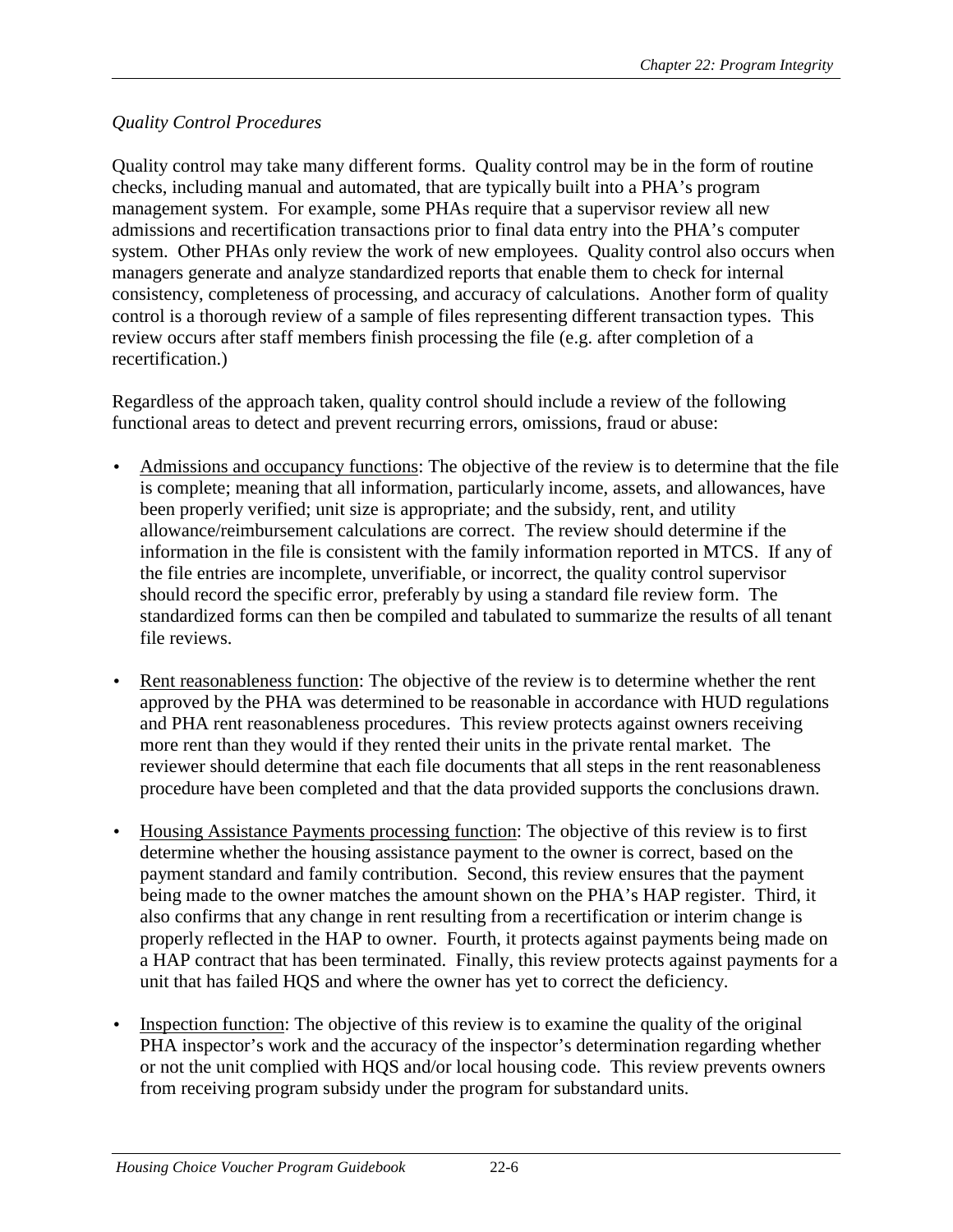## <span id="page-7-0"></span>*Quality Control Samples*

At a minimum, PHAs should select a sample (tenant files, new admissions, housing units, inspection files, etc.) that adheres to the minimum sample size requirements outlined in the regulations for the Section 8 Management Assessment Program (SEMAP). If the sample is to be drawn monthly, the files drawn should be limited to those representing transactions completed during the past month. Similarly, if the sample is drawn quarterly, it should be limited to transactions completed during the past three months. Samples should include the work of all staff responsible for the processing function being reviewed. The sample should also include a representative sample of the various transactions that may occur.

The table below identifies the sample size required based on the "universe" or the whole under consideration. The universe for selections from the waiting list will be the total number of applicants selected within the period under review. The universe for HQS enforcement will be the total number of units that failed HQS during the period.

| NUMBER OF FILES/RECORDS TO BE SAMPLED |                                                                |  |  |  |  |
|---------------------------------------|----------------------------------------------------------------|--|--|--|--|
| <b>UNIVERSE</b>                       | NUMBER OF FILES/RECORDS TO BE SAMPLE                           |  |  |  |  |
| 50 or fewer                           |                                                                |  |  |  |  |
| 51-600                                | 5 plus 1 for each increment of 50 (or part of 50) over 50      |  |  |  |  |
| 601-200                               | 16 plus 1 for each increment of 100 (or part of 100)           |  |  |  |  |
| <b>Over 2000</b>                      | 30 plus 1 for each increment of 200 (or part of 200) over 2000 |  |  |  |  |

## **Provide Adequate Training to Staff and Monitor Performance**

Staff training on the objectives, rules and regulations governing the housing choice voucher program, and PHA discretionary policies and procedures significantly reduces the likelihood of errors and omissions. Training is not only important for new and inexperienced staff but for experienced staff as well. Changes in program requirements occur on a regular basis. Without training, staff may be processing cases according to rules and regulation that are no longer in effect. Training helps to avoid a common problem whereby new staff receives informal training by coworkers who may or may not be properly following program rules and internal policies and procedures. Training staff as a group helps to promote consistency and standardization of processing. In addition, it helps staff to understand how their work responsibilities relate to others' work and the overall goals of the PHA. Sending staff out to off-site workshops with staff from other PHAs provides an opportunity to gather information and ideas and perspective from individuals doing similar work. Both approaches to training staff have value.

## **Formalize Administrative Procedures and Monitor Staff Compliance**

The PHA's administrative plan and written operating procedures are also vehicles for preventing errors and omissions. When staff have access to up-to-date, detailed written procedures, they are more likely to respond appropriately when a question or problem arises, thereby avoiding opportunities for errors. Procedures should clearly describe individual staff roles and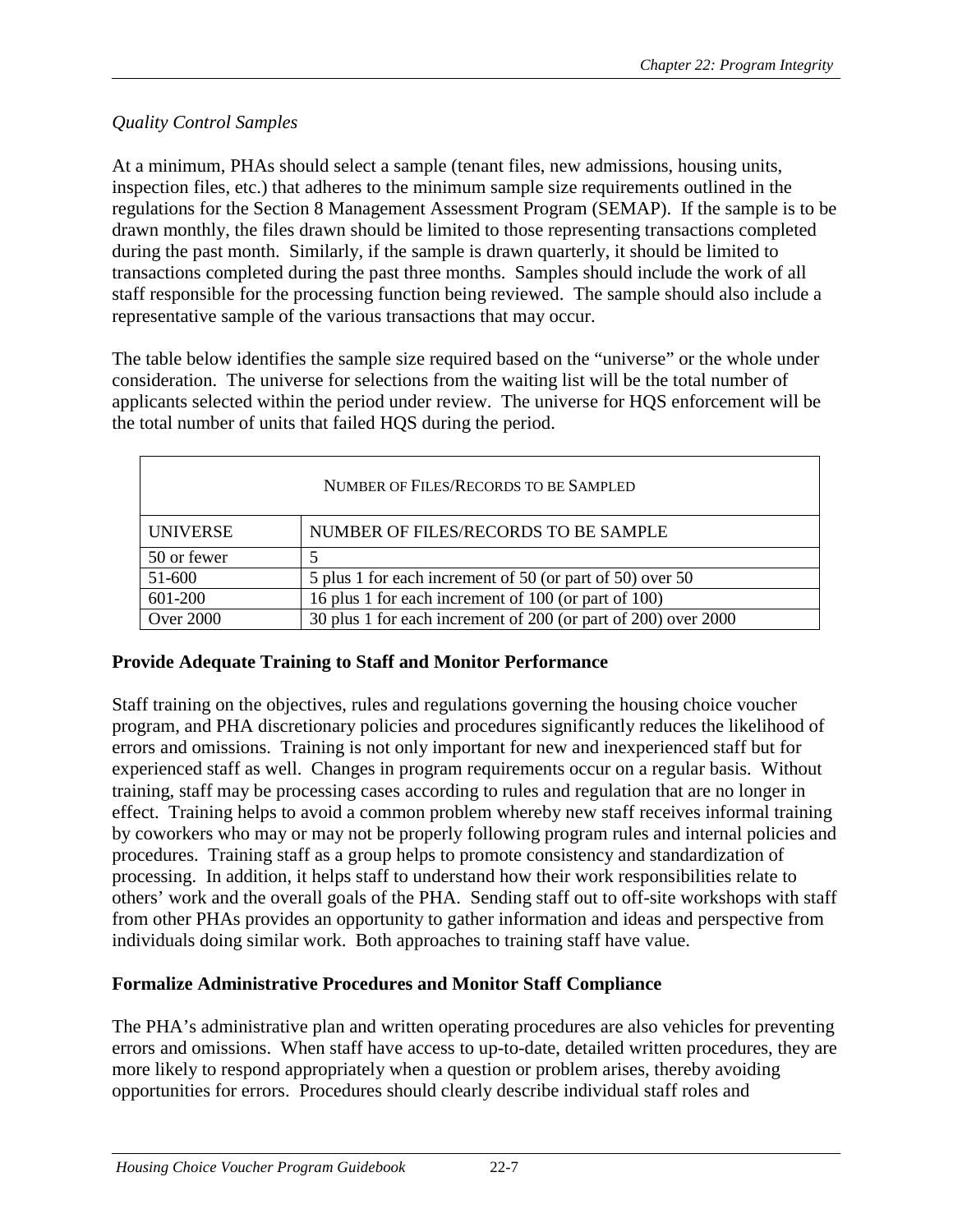<span id="page-8-0"></span>responsibilities. In order to provide better guidance to front-line staff, procedures should clearly define program terms and items that may be interpreted differently. The more simplified the policy or procedure, the less opportunity for error.

PHA management must also ensure that PHA policies and procedures are consistently applied by both staff and management. There should be a formal procedure for revising the procedures when the need arises.

## **Improve Quality of PHA Communications with Families and Owners**

"Communications" includes both standard forms used by the PHA to obtain information from families and owners and information provided to families and owners about the program. When a PHA communicates well to owners and families, families and owners are less likely to commit errors, fraud, or abuse because they have a much better understanding of program requirements and the PHA's expectations of them.

## *Obtaining Information from Families*

The quality and thoroughness of the process for obtaining eligibility information from families is a critical factor in error prevention. For example:

- Face-to-face eligibility and recertification interviews that are conducted by trained staff in a private setting may increase the ability of the PHA staff person to collect information from the family that is both accurate and comprehensive.
- Well-designed forms also help staff to collect all required information. Some PHAs have designed recertification and admission forms that require very specific and detailed information, including the recording of negative responses from families about income and assets to avoid inadvertently forgetting to ask these key questions. Some forms include questions to ensure that enough information is obtained to be able to annualize the income.
- Many PHAs require staff to complete the admission and recertification forms while the family is present to reduce the likelihood of tenant error due to misreading, misinterpreting, or simply not understanding the question being asked.

## *Providing Information to Families and Owners*

Too often forms and certifications that the family must sign at application, admission, and recertification are hastily read or explained, putting the family members at risk of signing an important document which they do not fully understand. PHA staff should always highlight the key contents of a document before obtaining signatures on the form. Likewise, staff should consider a detailed review of the contents of the HAP contract with the owner, particularly those who are new to the program. Staff should be aware of potential language barriers and attempt to accommodate the family or owner.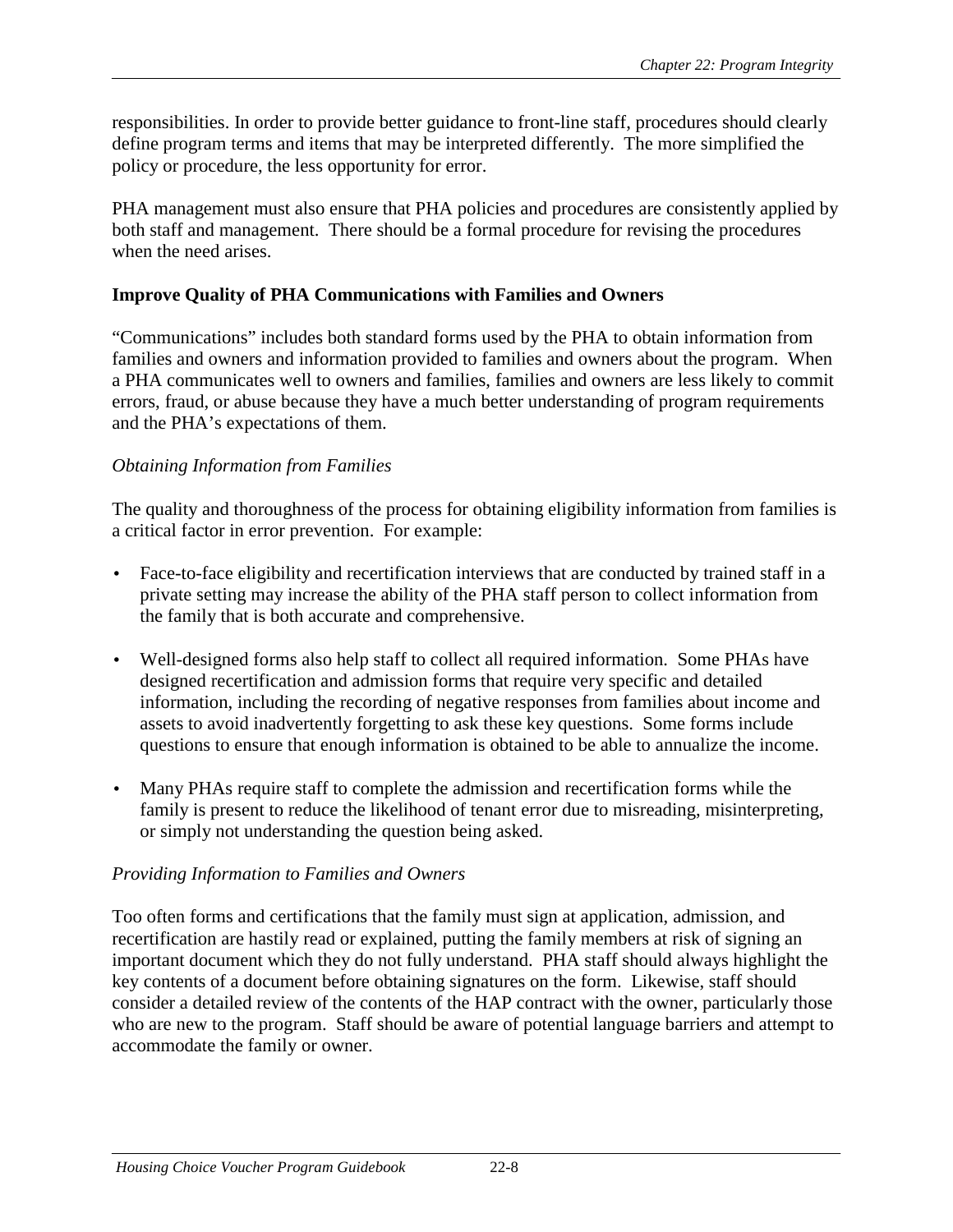<span id="page-9-0"></span>Participants must be given a copy of any documents they have signed. These documents are part of the contractual agreement with the participant and may be used if it becomes necessary to take legal action based on the participant's violation of a program requirement. However, any case against a participant will be weakened if the family has not been offered copies of the documents it has signed.

Through participant and owner briefings, the admission and recertification processes, annual HQS inspections, and other oral or written communication, the PHA must regularly ensure that it fully informs families and owners about program requirements and PHA expectations. This means that staff must be fully informed of these requirements and obligations.

PHAs that are committed to preventing program abuse *regularly* inform or remind families of requirements and obligations. Opportunities for informing families include: at the time of application, at briefing and issuance, during the housing search and leasing process, at the inspection phase, and during annual or interim recertifications. At a minimum, the PHA must discuss the following with the family:

- Legal requirement to fully disclose income, assets, and family composition;
- Prohibition of making illegal side payments to the owner;
- Requirement to report interim changes in family composition; and
- PHA right to terminate assistance due to misrepresentation by the family.

At a minimum, the PHA is responsible for explaining to owners their legal responsibility to adhere to the program requirements as contained in the HAP contract. Most PHAs go over these requirements with the owner at the time of HAP contract execution. However, it is important to regularly send a message to owners regarding the PHA's commitment to prevent and eliminate program abuse. These messages can and should be sent using various mediums. For example, PHAs can use landlord fairs, special owner workshops or training, a newsletter or marketing pieces in a landlord newsletter, and special mailings to reinforce the PHA's intent to maintain program integrity and pursue owners that fail to comply with program requirements.

At a minimum, the PHA must discuss program responsibilities and prohibitions against abusing the program with employees when they are hired. In addition, the PHA should use messages it sends to families and owners regarding the PHA's intent to eliminate abuse to educate and inform employees.

## **Review Family History Prior to Interim or Annual Recertification**

Another approach to preventing and detecting family errors and omissions is to carefully review the information reported at the most recent prior examination before meeting with the client for an interim or annual recertification. This procedure helps the staff person conducting the interview to determine whether the differences being reported are due to legitimate changes or intentional or unintentional misreporting.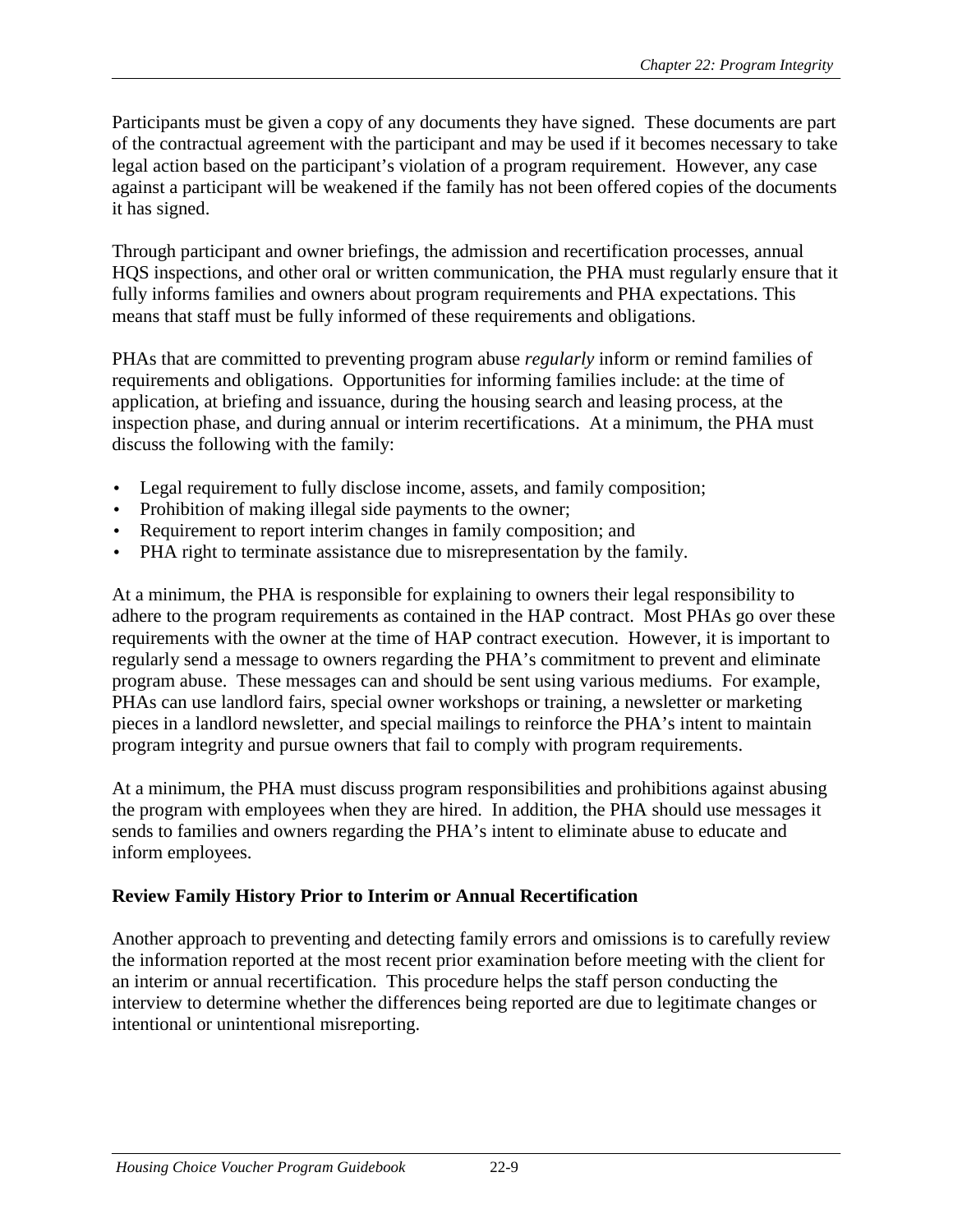# <span id="page-10-0"></span>**Identify and Monitor "At Risk" Families**

Some families, due to a lack of stable income or frequent changes in family composition, may be more at risk of (intentionally or unintentionally) misrepresenting income or family composition. By identifying who these families are and instituting procedures to monitor their cases, the PHA may prevent or more quickly detect and stop program abuse. One possibility is to require that these families be reexamined more frequently than annually. In cases where doubt exists, the PHA may attempt to verify family composition in connection with the annual or a special HQS inspection. By identifying and monitoring "at-risk" or "error-prone" cases, the PHA uses selective action techniques to target administrative resources where they will have the greatest payoff.

## **Conduct Special Marketing to Promote PHA's Intent to Eliminate Program Abuse**

Some PHAs deliver reform messages through various media channels as a means to educate landlords, families, and the larger community on their commitment to preventing and eliminating program abuse. Actions include sending a letter to participating families emphasizing HUD's and the PHA's intent to eliminate program abuse, hanging posters in the PHA waiting room and other public areas, conducting public services announcements, and speaking at public and neighborhood association meetings and to various advocacy groups.

## **Rotate Staff Assignments and Caseloads**

By rotating staff assignments and caseloads, managers can foster uniform and consistent interpretation of program requirements and prevent the possibility of program abuse. For example, if an employee is giving special treatment to a family or owner, this situation can be detected if the employee's caseload is taken over by another staff member. Rotating caseloads also helps to identify and resolve inconsistencies regarding how cases are being processed and how rules are interpreted.

## **Careful Design of Participant Interim Reporting Requirements**

PHAs have discretion in designing interim recertification requirements that minimize family reporting burdens and reduce opportunities for error, both on the part of the family and the PHA. HUD rules require interim reporting of changes in household composition only. In developing an interim reporting policy, the PHA should also strive for simplicity. A family will easily remember if it is required to report all changes or no changes; any qualifications to the message will decrease the prospects for compliance.

## **22.4 ESTABLISHING A PROCESS FOR HANDLING CLAIMS OF POTENTIAL ABUSE**

Claims and concerns regarding potential fraud and abuse can come from PHA staff, participants, owners, or members of the local community. For example, a PHA housing specialist may receive a credit report showing that a family has two jobs, when the family identified income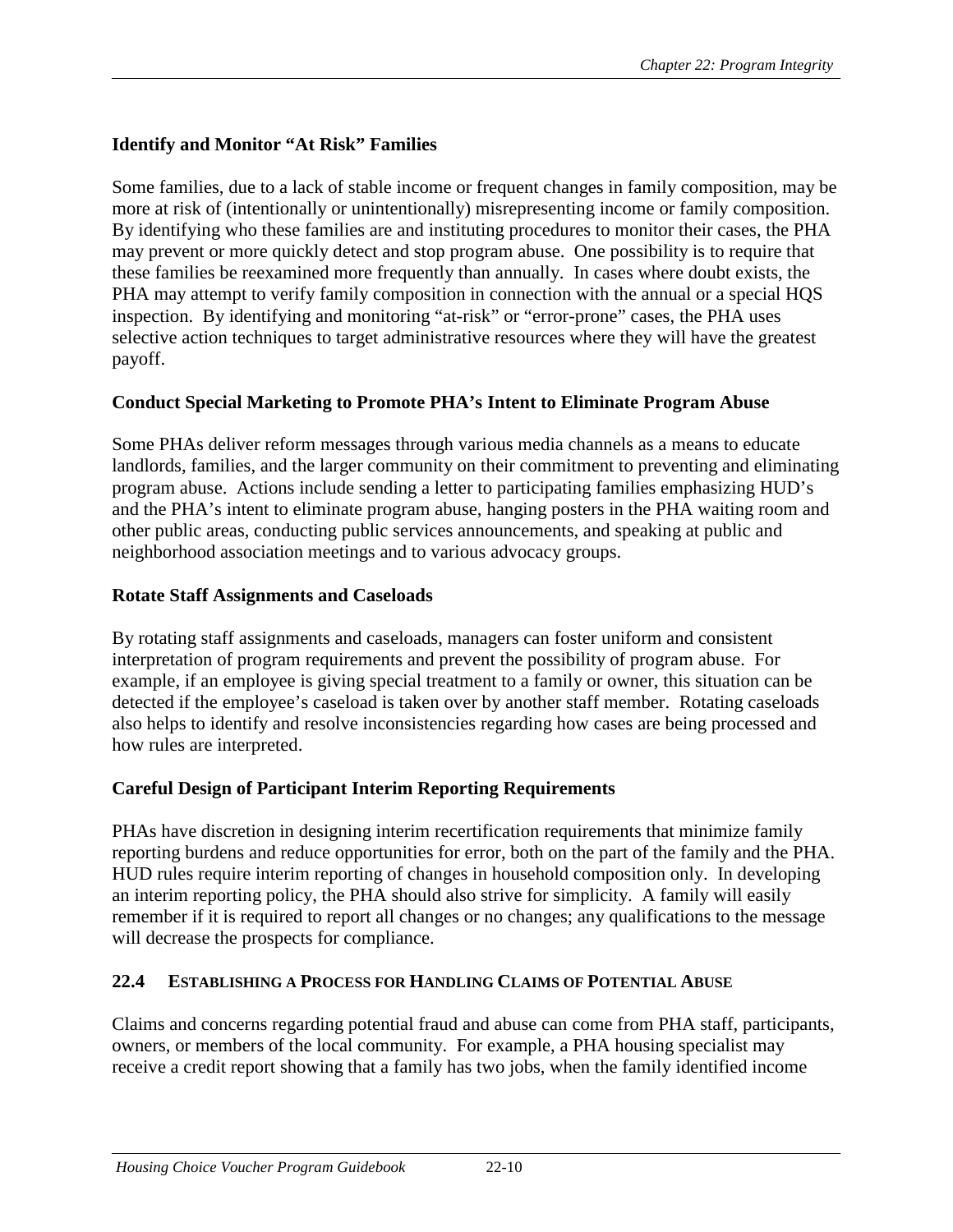<span id="page-11-0"></span>from only one job on its application. The PHA may receive an anonymous phone call reporting that someone is illegally living in a unit.

A PHA should establish a process whereby these accusations, claims, and concerns about potential abuse are documented and responded to as efficiently as possible by qualified staff. It is important that the process is standardized, clear, and consistently followed. Without a consistent, standardized process, PHAs are vulnerable to accusations of unfair treatment. At a minimum, the PHA should provide all participating families, owners and PHA employees with written instructions identifying PHA staff to contact if program abuse is suspected.

When a PHA has reason to believe that a family, owner, or PHA employee may have abused the program, immediate action is required to gather more information regarding the validity of the concern or claim and, if valid, the nature and extent of the abuse. The PHA should collect as much information as possible about the case so that a fair and informed decision can be made. The PHA may confront the family, owner or employee with any information it has and discuss the facts. It may also interview and obtain any additional information from other parties involved. Other parties may include PHA staff, representatives from another local agency (police, welfare agency), and other third parties, such as the person reporting the abuse, landlord, tenant, or employer.

The PHA should summarize the actions taken and the findings and recommendations of its assessment in writing. The summary should include the following:

- Name and address of the subject(s);
- Synopsis of the alleged abuse or fraudulent activity which specifies the sources;
- Name and address of known witnesses or persons having knowledge of the allegations;
- Known or suspected period during which the alleged offense occurred;
- Known or suspected monetary loss;
- Determination, based on the evidence, as to whether the subject is abusing or has abused the program and is receiving or received a benefit to which he or she is not entitled;
- Corrective action to be taken to remedy the situation.

# **22.5 CORRECTIVE ACTION: ERRORS AND OMISSIONS**

The PHA must take immediate action to correct the family payment and subsidy amount and, in some cases, to move the family to a new unit. An amendment to the lease and HAP contract must reflect any changes to family payment and subsidy. An amendment can be in the form of a notice to the participant and owner. Unless the owner requires a new lease, execution of a new HAP contract and lease is not required.

# **When Family Payment Is Incorrectly Established Too High**

When the family payment is incorrectly set too high, the family pays more for rent and utilities than it should under the program. As a result, the amount the PHA pays to the owner in the form of a housing assistance payment is too low.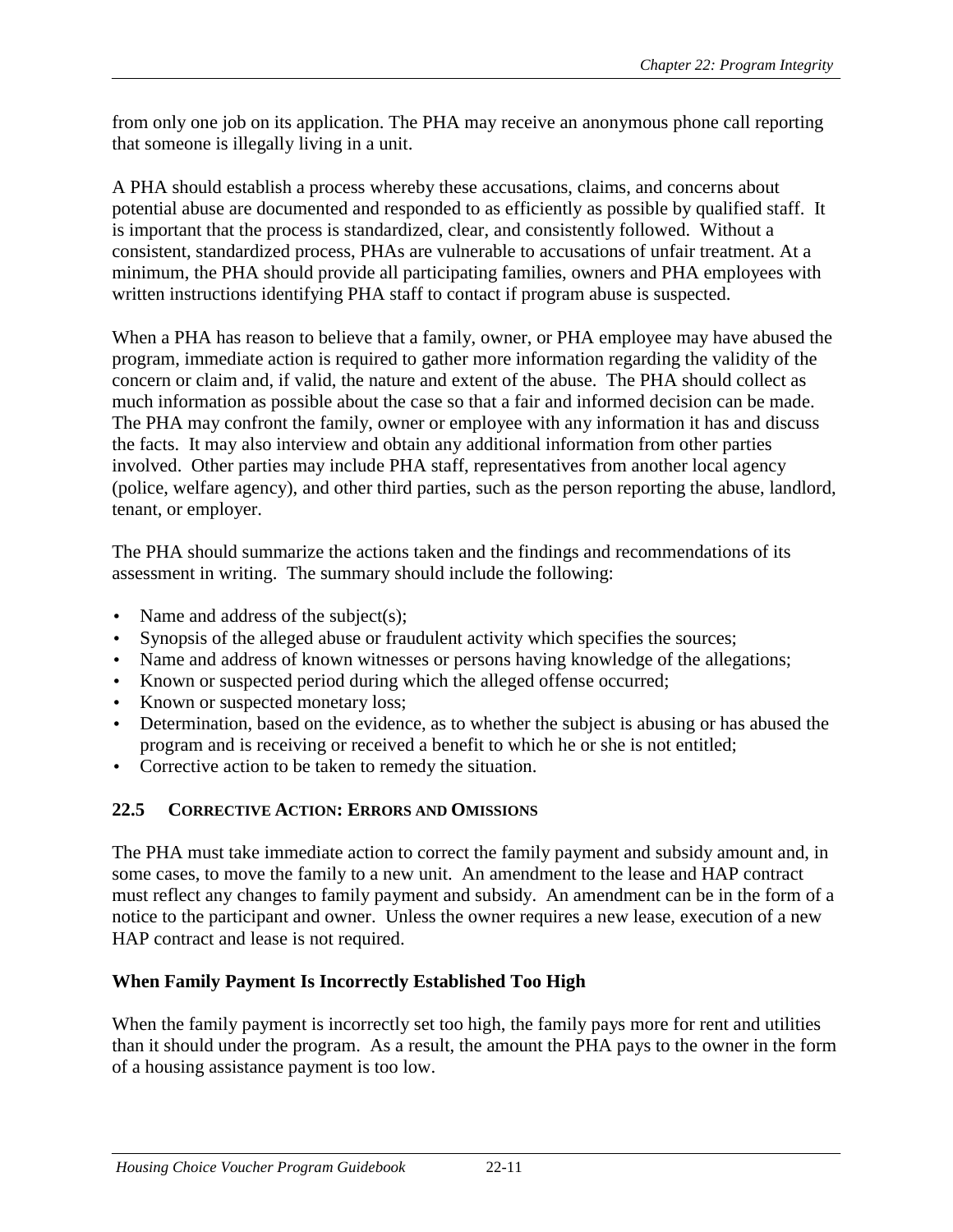<span id="page-12-0"></span>In cases where the error or omission is the fault of the PHA, the PHA must immediately refund the total amount due to the family. Such reimbursement would come from the PHA's administrative fee reserves. If the family owed the landlord rent, the PHA, depending upon the circumstances, may choose to pay the amount due or a portion thereof directly to the owner on behalf of the family.

In cases where the error or omission is clearly the fault of the family, the PHA should not reimburse the family. Instead, the PHA would process the change immediately and provide notice to the landlord and family of the effective date of the change. Changes in the amount of family payment and housing assistance payment should become effective the month following the discovery.

## **When Family Payment Is Incorrectly Set Too Low**

When the family payment is incorrectly set too low, the family is receiving more subsidy than it is entitled to under the program. As a result, the PHA is paying too much to the owner in the form of a housing assistance payment.

In cases where the error or omission is the fault of the PHA, the family and owner are not responsible for repayment. The PHA must give the family and owner reasonable notice of the increase in family payment and corresponding decrease in housing assistance payment. HUD does expect, however, the PHA to repay HUD the amount of overpaid subsidy due to PHA error or omission. The amount owed must be paid out of administrative fee reserves.

*In cases where the error or omission is clearly the fault of the family*, the family must repay the PHA within a reasonable period of time. If the amount owed is not repaid, the PHA may terminate the family's assistance. The PHA must process the change immediately and inform the landlord and family of the effective date of the change. Increases in the amount of family payment resulting from a family error or omission become effective retroactively to the time of the reporting error.

## **Errors Affecting the Size of the Family's Unit**

*In cases where a PHA error leads the family to receive subsidy for a larger unit than the size unit for which it is entitled,* the PHA should immediately encourage the family to move to a smaller unit. The PHA is obligated to try to find the family reasonable, alternative housing. If the family refuses to move after the PHA identifies reasonable alternatives, the PHA must recalculate the family's subsidy based on the payment standard for the bedroom size for which it qualifies. The PHA must give reasonable notice to the family and owner of any change in payment. The PHA must process the payment change at the next annual reexamination, if not sooner.

*In cases where misrepresentation by the family leads the family to receive subsidy for a larger unit than the size unit for which it is entitled, the family must repay the PHA or sign a repayment* agreement to pay any amount owed. If the amount owed is not repaid, the PHA may terminate the family's assistance. If the PHA decides not to terminate the family's assistance, the PHA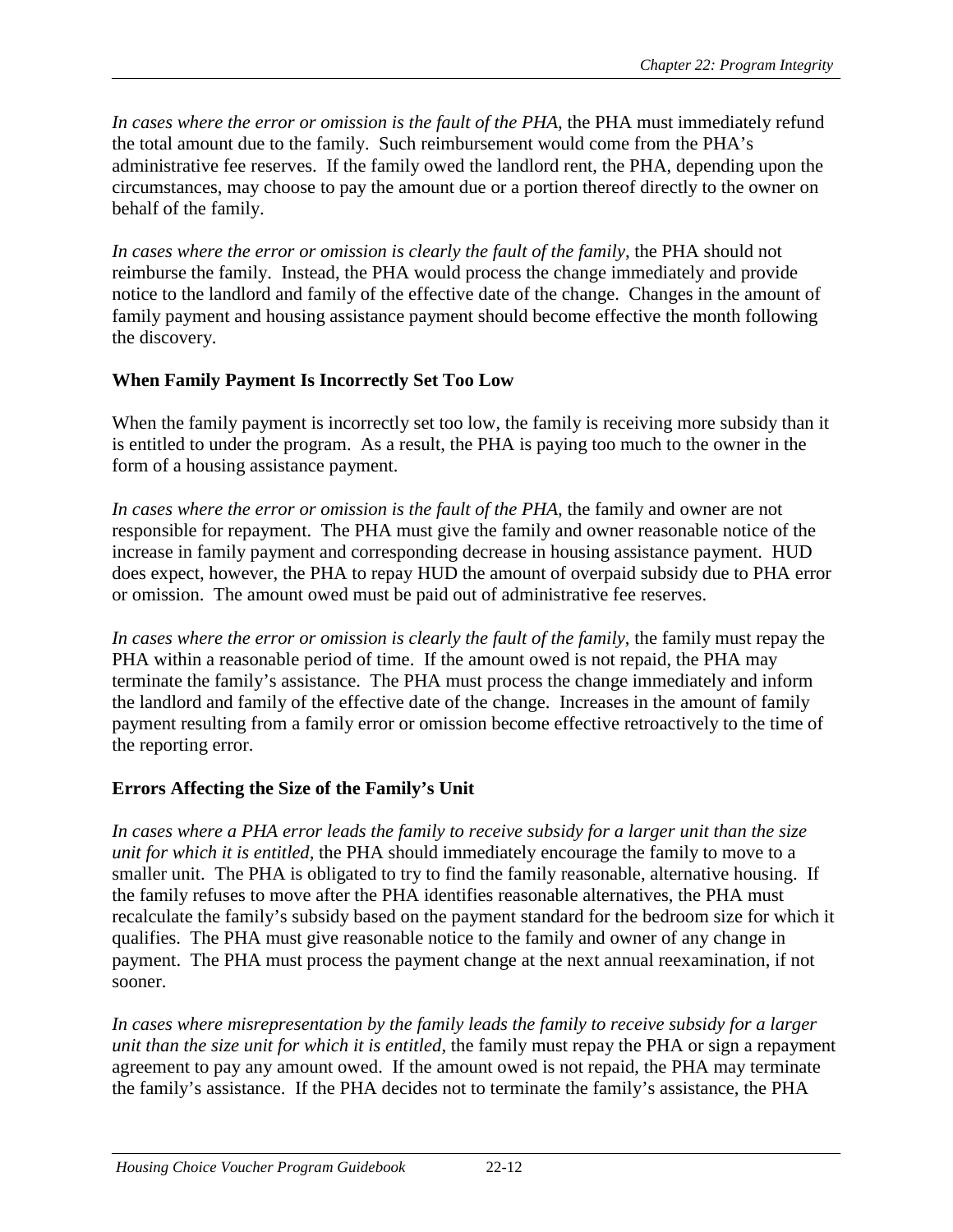<span id="page-13-0"></span>must immediately adjust the subsidy according to the payment standard for the appropriate bedroom size and provide the family and owner reasonable notice of the change. The family is not required to move but if the family is unable to pay the new amount, it must give appropriate notice to the owner and PHA and move to a smaller unit.

*In cases where PHA error leads the family to receive subsidy for a unit that is smaller than the size unit for which it is entitled,* the PHA must immediately notify the family and owner of the problem and issue the family a voucher for the appropriate bedroom size. The PHA is obligated to try to find the family reasonable, alternative housing. If the family does not locate another unit within this time frame, the PHA must terminate assistance for the family if the unit does not meet the HQS requirements.

## **Errors That Require the Owner to Repay HAP Amounts**

The PHA may discover that the owner is not entitled to the full amount of housing assistance payments it paid to the owner. For example, the PHA may mistakenly pay the owner the full monthly housing assistance payment twice in one month because of a record keeping or other error. Another example would be if the owner accepted a HAP payment for a unit that was not occupied by a housing choice voucher participant, i.e. the family vacated the unit with or without the knowledge of the owner. In both of these instances, the owner owes the PHA the portion of the housing assistance payment to which the owner is not entitled.

In most instances, the PHA will reclaim the amount due by withholding payment due for the subsequent month or months until the debt is paid, occasionally, if the debt is large and not the result of willful abuse, the PHA may make an agreement with the owner for payment in installments over a period of time.

## **Documenting and Collecting Overpayments and Underpayments**

Money owed to the PHA by the family because of overpayments on its behalf may be collected by requiring a lump-sum payment of the entire amount or by entering into a repayment agreement. A repayment agreement is a formal document prepared by the PHA and signed by the family, in which the family acknowledges a debt and the amount owed. The agreement specifies how the amount owed is to be repaid, including the specific time period(s) when payment is due. The PHA, at its discretion, may offer a family the opportunity to enter into a repayment agreement to pay amounts owed to the PHA, and may prescribe the terms of the agreement. Although the PHA always has the option of requiring payment of the entire amount due, if the PHA offers a repayment agreement, the terms may not require prohibitive payments that would force the family to leave the program.

The PHA must maintain full and complete documentation of all debt. A suggested approach for determining and documenting overpayments and underpayments follows:

- Record the data used and steps taken to calculate the incorrect payment;
- Record the real data that should have been used and recalculate the payment;
- Conduct third party verification of new data;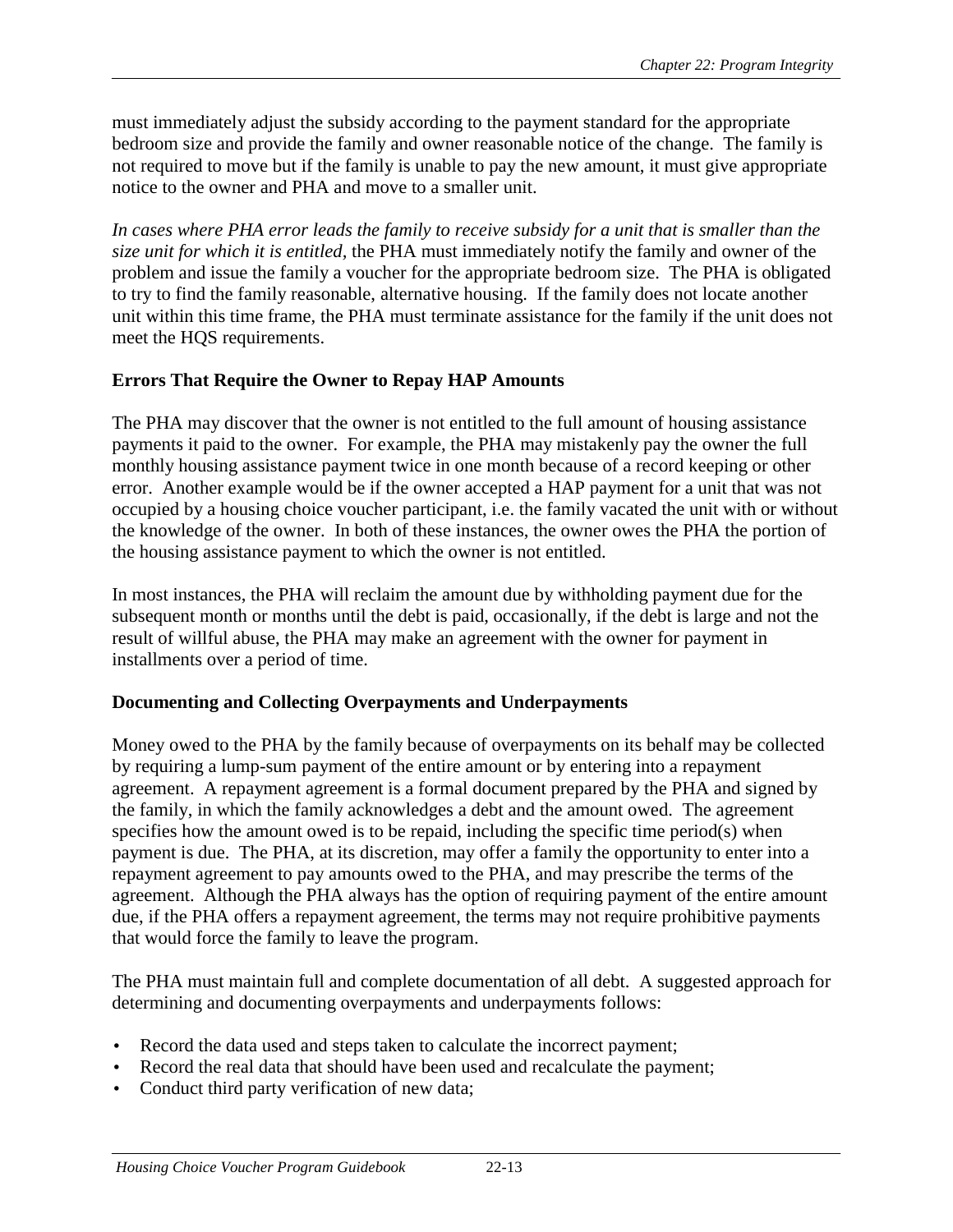- <span id="page-14-0"></span>• Compare the recalculated/correct payment to the actual benefits paid;
- Record action taken.

#### **22.6 CORRECTIVE ACTION: FRAUD AND ABUSE**

If as a result of its assessment the PHA determines that the family, owner, or PHA employee has abused the program, the PHA must take immediate actions to remedy the situation. The PHA may at any time deny program assistance to an applicant or terminate program assistance for a participant if any family member has committed fraud, bribery, or any other corrupt or criminal act in connection with any Federal housing program. The PHA's actions will vary, depending upon the extent and nature of the abuse. The PHA must determine that a preponderance of evidence demonstrates that the action taken by the family, owner, or employee was willful and intentional, in order to terminate assistance on the basis of fraud or abuse.

#### **PHA Administrative Remedies**

#### *Possible Remedies for Abuse by the Family*

If the family is ineligible for housing choice voucher program assistance, the PHA must terminate the family's assistance. See Chapter 15.

If the PHA paid too much subsidy on the family's behalf because of discrepancies in information furnished by the family *and if the PHA has sufficient evidence that the family intentionally misrepresented its circumstances,* the PHA must pursue debt collection and may terminate assistance.

If the family executes but then breaches an agreement with the PHA to pay amounts owed, the PHA may terminate assistance for the family.

The PHA has the discretion to consider all of the circumstances in each case when determining whether or not to deny or terminate assistance because of action or failure to act by members of the family. The PHA should consider the seriousness of the case, any special circumstances surrounding the case, the extent of participation or culpability of individual family members, any mitigating circumstances such as those related to the disability of a family member, and the effects of denial or termination of assistance on other family members who were not involved in the action or failure.

As a condition of continued assistance for other family members, the PHA may impose a requirement that family members who participated in or were culpable for the action or failure will not reside in the unit. The PHA may permit the other members of a participant family to continue receiving assistance. If the family includes a person with disabilities, the PHA decision concerning such action is subject to reasonable accommodation considerations.

Before taking action against a family for any perceived abuse related to the amount of assistance paid, the PHA should carefully review documentation and calculations in the file and ensure there are no file errors that may later complicate the PHA's charge of abuse.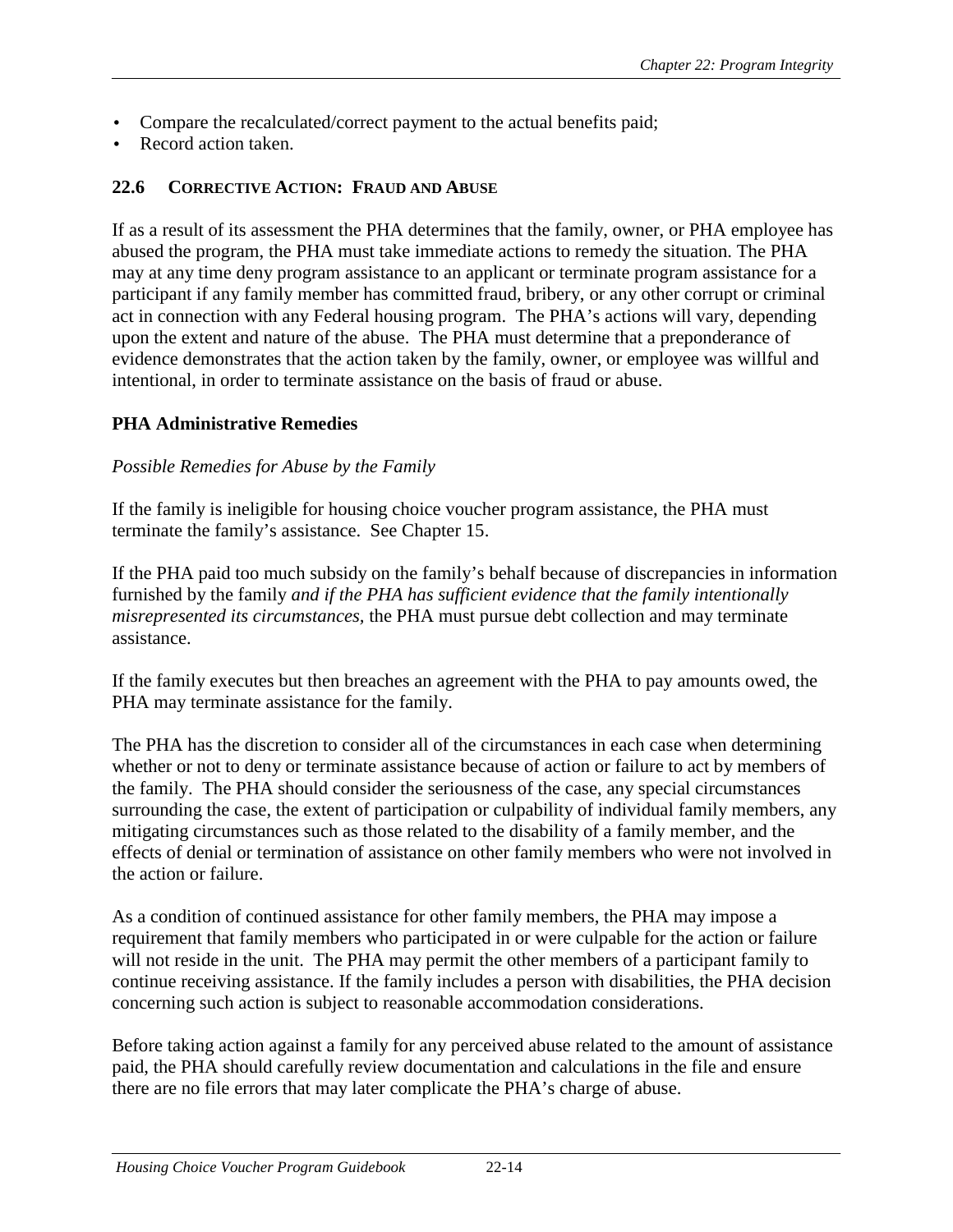## *Possible Remedies for Abuse by Owners*

The PHA may immediately abate payment and subsequently terminate the HAP contract. When this occurs, the PHA must issue the family a new housing choice voucher and assist the family to locate another unit.

If the owner was collecting side payments, the PHA must notify the owner to immediately cease collecting these payments and require repayment to the family through the PHA of the full amount illegally collected. The PHA must determine if the owner also collected side payments from other participants and follow-up to require payment. The amount can be repaid by offsetting the amount due against future housing assistance payments. The PHA may, at its discretion, terminate the affected HAP contract immediately, even if the owner has repaid amounts due the family; but it must cancel the HAP contract if the owner fails to repay the family.

If the owner's unit contains HQS violations and the owner fails to correct the deficiencies cited by the PHA within the time allotted, the PHA must immediately abate payment and subsequently terminate the contract. However, the PHA should not terminate the HAP contract until the family moves or has been given reasonable time to find another unit. See Chapter 10.

If the owner has allegedly discriminated against the housing choice voucher family, the PHA must provide assistance to the family, as follows:

- The PHA must inform the family of its rights under federal, state, and local law, including the right to file a formal complaint under one or more of these laws.
- If the family wishes to file a complaint under Title VIII of the Civil Rights Act of 1968, the PHA must assist the family in completing form HUD-903, Discrimination Complaint, or refer the Family to the local fair housing organization or HUD Field Office of Fair Housing and Equal Opportunity.

If the PHA determines that the owner has committed a very serious program abuse or more than one of the offenses described above, the PHA may restrict the owner from future participation in the program for a reasonable period of time commensurate with the offense's seriousness.

## *Possible Remedies for Abuse by Employees*

If the PHA determines that any employee has abused the program, it must take whatever action is appropriate under its personnel policies and law. Actions may include putting the employee on probation, giving the employee a poor performance evaluation, requiring the employee to take leave without pay, terminating the employee, and/or filing a criminal complaint.

HUD will consider a pattern of substantial administrative deficiencies on the part of the PHA a substantial default under the ACC, and will take appropriate action against the PHA in such cases.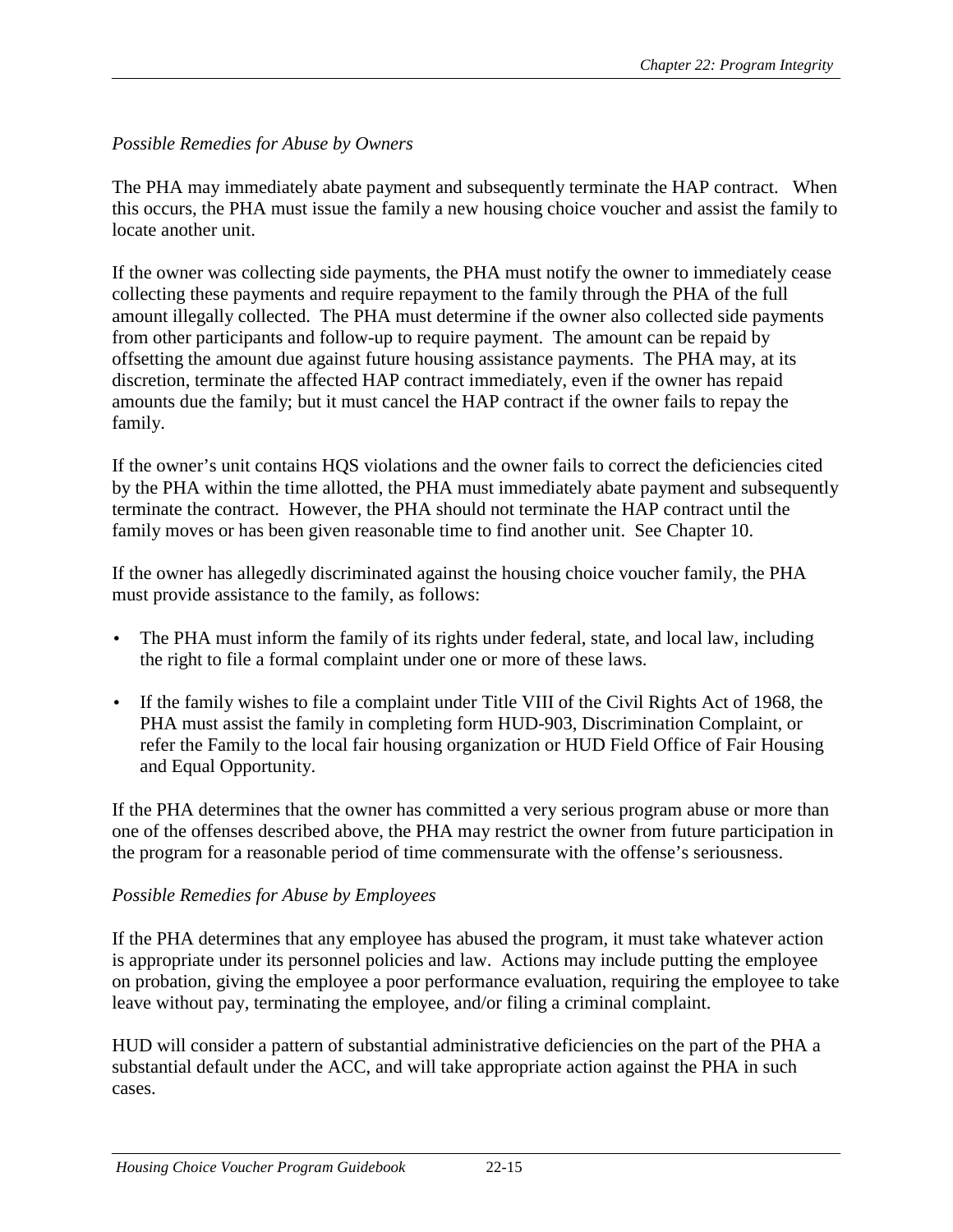## <span id="page-16-0"></span>**Referrals for Prosecution of Purposeful Misreporting**

If the PHA has reason to believe (preponderance of evidence) that the participant's or owner's abuse of the program was willful or intentional, the PHA may refer the cases to the appropriate HUD Special Agent In Charge (SAC) for investigation and possible criminal prosecution. The PHA may also pursue remedies under state or local law, with an information copy to the appropriate RIGI. Cases sent to RIGI for investigation should contain, at a minimum, the following information:

- Name and address of subject(s);
- Synopsis of alleged abuse, violation, intentional misrepresentation, or fraudulent activity, including the source of the information;
- Identity and address of known witnesses or persons having knowledge of the allegation(s);
- Known or suspected period during which alleged offense(s) occurred;
- Known or suspected monetary loss;
- Findings of the PHA or any corrective or administrative actions or sanctions taken by the PHA; and
- Indication of whether the matter has been referred to or considered by local prosecution or law enforcement agencies.

If the Justice Department or appropriate local or state agency declines prosecution, the PHA may pursue remedies through civil court.

The PHA must obtain HUD approval before initiating litigation in which it is requesting HUD assistance or participation.

## **22.7 RECOVERY OF PROGRAM FUNDS**

Where the PHA is the principal party initiating or sustaining an action to recover amounts from tenants or owners that are due as a result of fraud and abuse, the PHA may retain a portion of the amount of housing choice voucher program funds it recovers.

## *Applicability*

To be eligible to retain housing choice voucher program tenant and owner fraud recoveries, the PHA must be the principal party initiating or sustaining an action to recover the amounts. In addition the fraud recoveries must be obtained through one of the following:

• Litigation brought by the PHA, including settlement of a lawsuit, on or after October 8, 1986;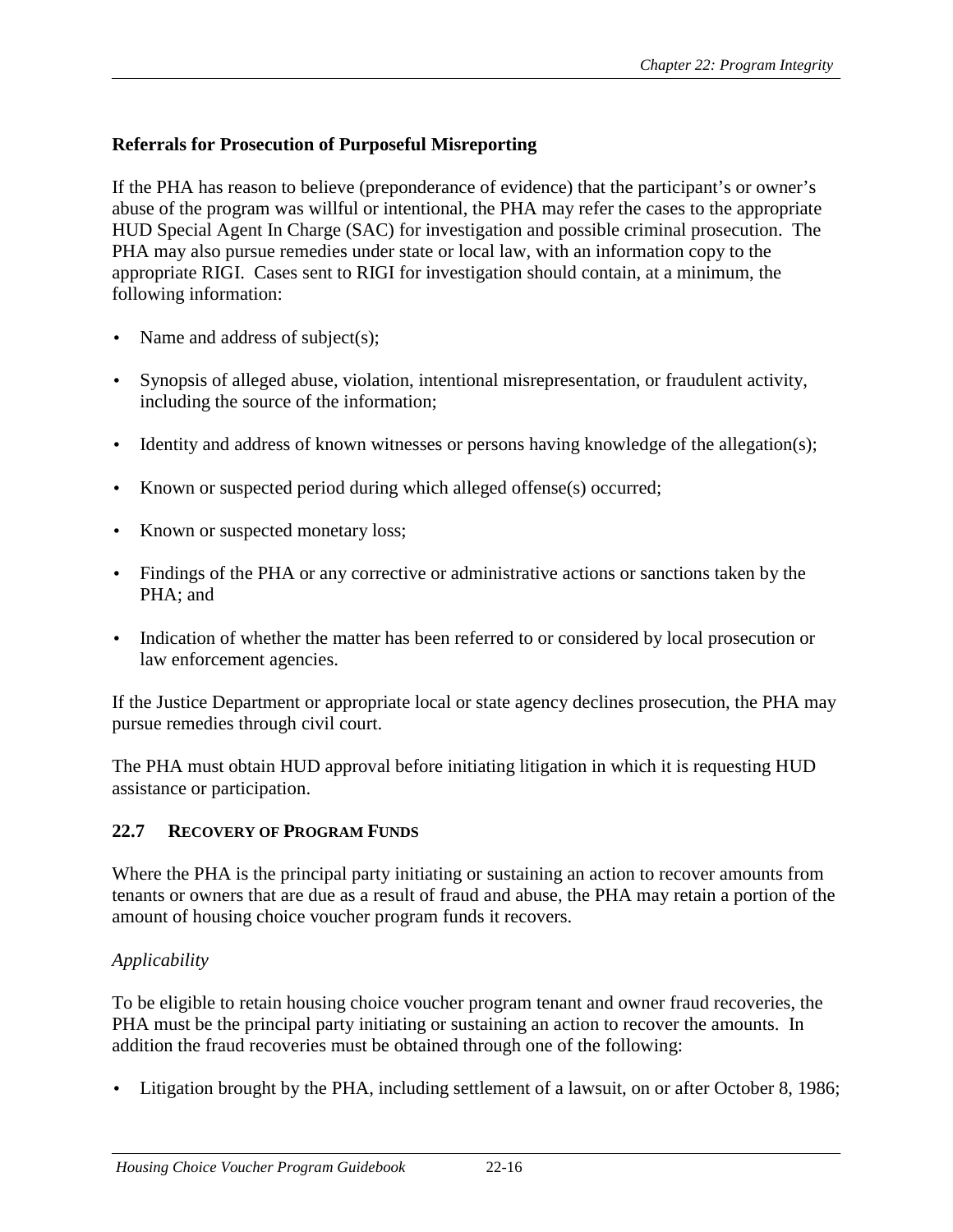- <span id="page-17-0"></span>• Court-ordered restitution pursuant to a criminal proceeding obtained on or after October 8, 1986; or
- Administrative repayment agreement with the family or owner signed on or after October 28, 1992. The repayment agreement must be made in accordance with the PHA's housing choice voucher program informal hearing requirements.

PHAs are not eligible to retain fraud recoveries in cases of owner fraud in units owned or controlled by the PHA. Nor are PHAs eligible to retain fraud recoveries in cases where incorrect payments were made or benefits received because of the PHA's calculation errors instead of willful fraudulent activities.

## *PHA Retention of Proceeds*

The PHA may retain the greater of:

- Fifty percent of the amount it actually collects from a judgment, litigation, or an administrative repayment agreement; or
- Reasonable and necessary costs that the PHA incurs related to the collection from a judgment, litigation or an administrative repayment agreement. Reasonable and necessary costs include the costs of the investigation, legal fees, and collection agency fees.

If HUD incurs costs on behalf of the PHA in obtaining the judgement, HUD must deduct these costs from the amount the PHA will retain.

The PHA must use the amount of the recovery proceeds it is authorized to retain in support of the housing choice voucher program in which the fraud occurred. The remaining balance of the recovery proceeds must be applied as directed by HUD. To permit HUD to audit the amounts retained, the PHA must maintain all records HUD requires, including:

- Recovered amounts:
- Nature of the judgment or repayment agreement; and
- Amount of legal fees and expenses incurred in obtaining the judgment or repayment agreement and recovery.

## **22.8 PHA STAFFING AND RESOURCE CONSIDERATIONS**

PHA activities related to preventing, detecting, and resolving cases of program abuse by families, owners, and PHA staff should occur on an on-going basis. Therefore, adequate staffing and resources must be dedicated to these activities. PHAs can take a number of approaches to ensure that sufficient staff and dollar resources are dedicated to preventing errors and controlling fraud and abuse. The PHA may wish to contract with other agencies for the delivery of on-going